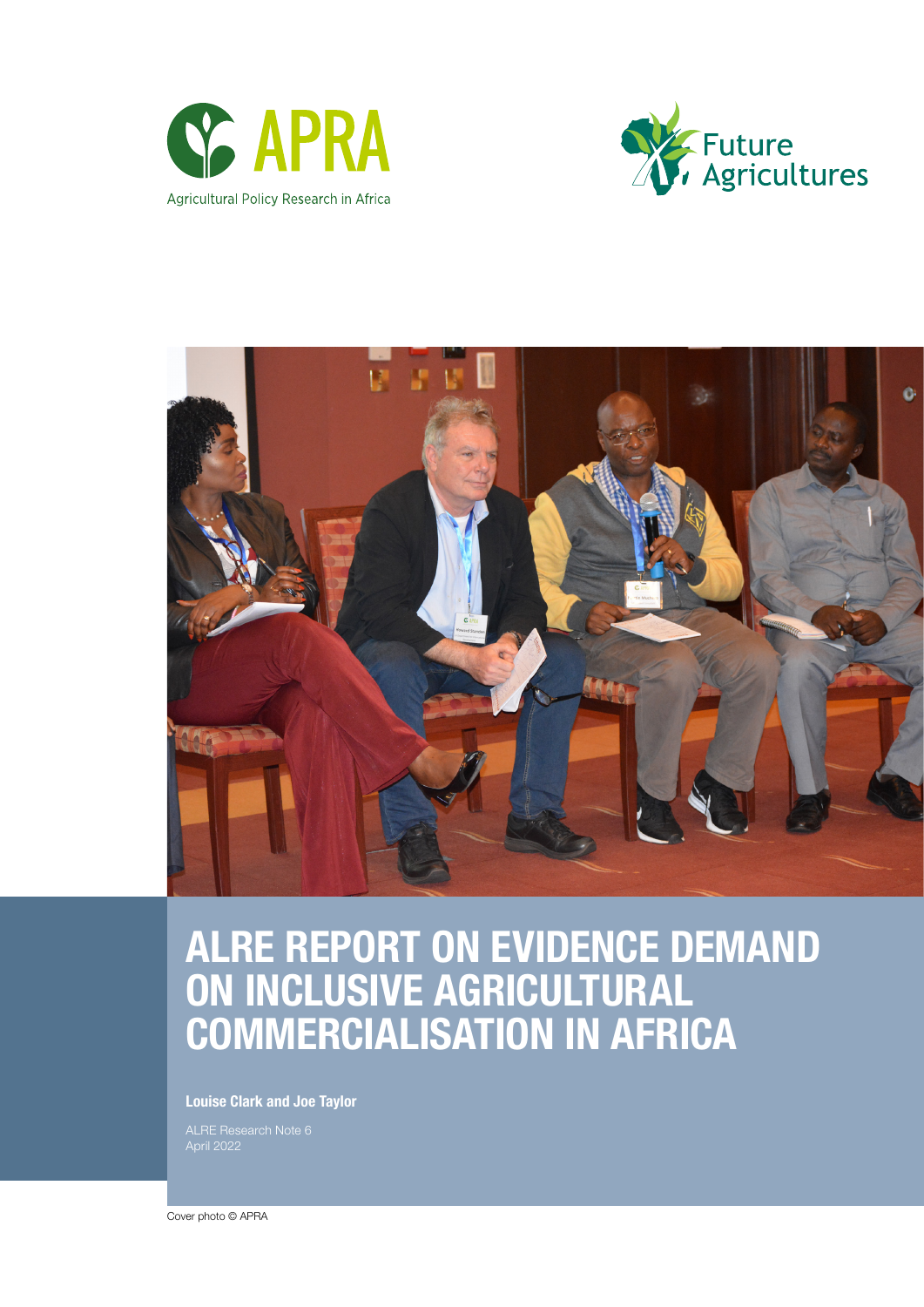# *Acknowledgement*

Louise Clark is the Monitoring, Evaluation and Learning (MEL) Manager at the Institute of Development Studies (IDS) and Joe Taylor is a MEL Officer at IDS, both working as part of the Accompanied Learning for Relevance and Effectiveness (ALRE) team within the APRA programme. This paper is a synthesis of perspectives gathered from a wide range of APRA stakeholders who shared their insights via our survey and Policy Roundtable discussions. We thank them all for sharing their insights and reflections. We would also like to thank Susanna Cartmell-Thorp and the Impact, Communications and Engagement (ICE) team for her support in organising the roundtable events, and Ed Small and Giel Ton for their support in the survey design and analysis.

This research note is funded with UK aid from the UK government (Foreign, Commonwealth & Development Office – FCDO, formerly DFID). The opinions are the authors and do not necessarily reflect the views or policies of the Institute of Development Studies or the UK Government.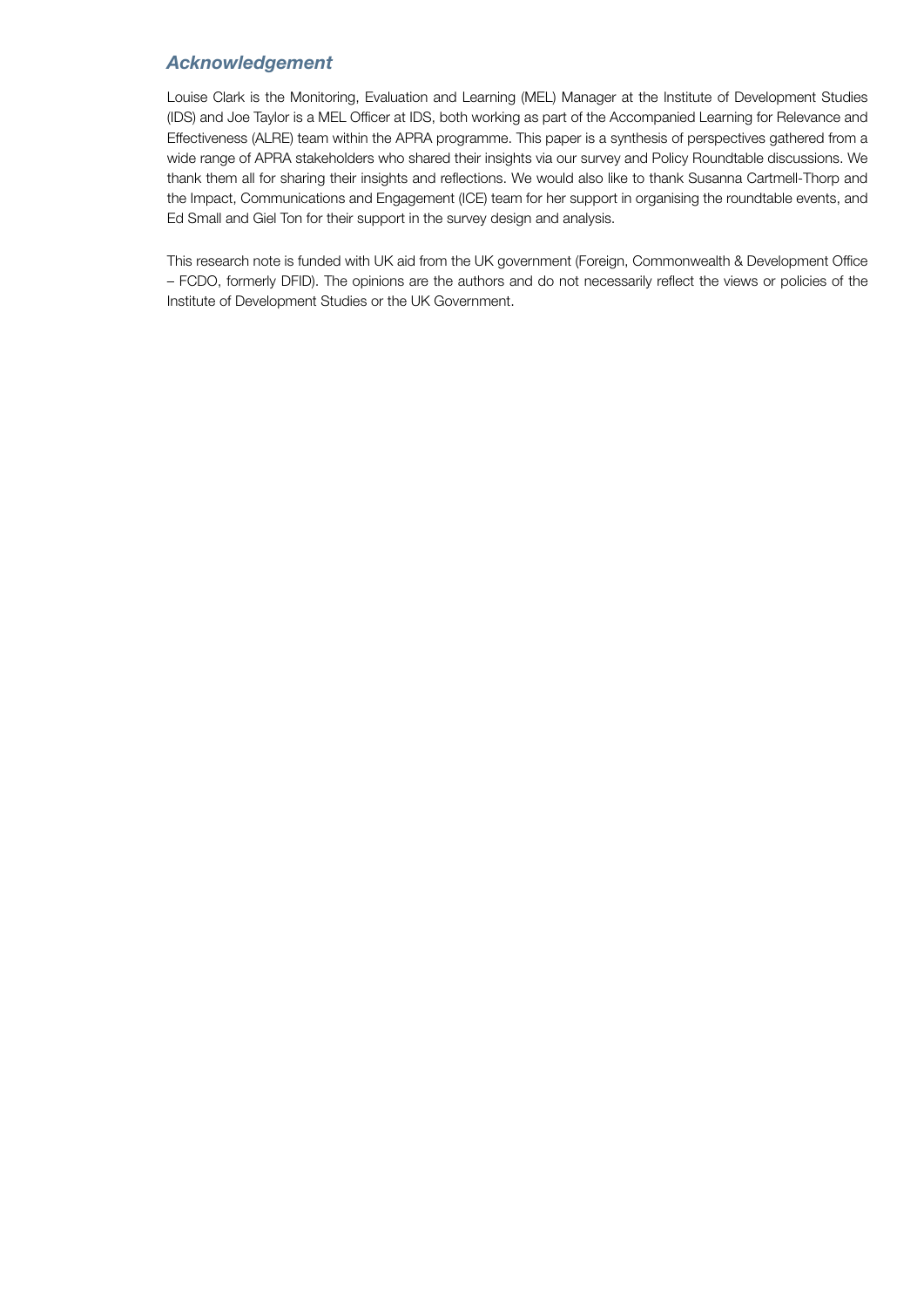# *Introduction*

The Agricultural Policy Research in Africa<sup>1</sup> (APRA) programme of the Future Agricultures Consortium<sup>2</sup> (FAC) has generated new evidence and insights into different pathways to inclusive agricultural commercialisation, in order to assess their outcomes on rural poverty, women's and girl's empowerment, and food and nutrition security in sub-Saharan Africa. This has been conducted with support from the UK Foreign, Commonwealth & Development Office (FCDO) over 2016–2022.

As part of APRA, the Accompanied Learning on Relevance and Effectiveness (ALRE) team works to understand how evidence demand has enabled supporting researchers to identify and refine the most relevant and insightful policy messages; in turn encouraging them to go beyond mere analysis of the context and problem and consider how their evidence offers potential solutions to specific policy questions.

The ALRE team also worked closely with APRA's Information, Communication, and Engagement (ICE) team. Together, ALRE and ICE supported the evolution of engagement strategies and engaged in ongoing reviews and refinements of impact pathways. This allowed them to recognise and respond to new policy opportunities as they arose, rather than rigidly following pathways conceived early in the research process. It also encouraged the APRA country research teams to consider the potential for policy influence as they developed their research outputs.

Throughout the APRA programme the ALRE team used a Stakeholder Survey, and also held more focussed group discussions in 2020. These approaches meant they could determine how best to frame APRA research in relation to key policy processes and identify important policy windows and priorities from the demand side, so that practicable responses by APRA and its partners could be determined. The initial Stakeholder Survey provided a valuable baseline and impression of the different country policy contexts and their requirements. The survey results and implications were then presented to government policymakers and other stakeholders for analysis and validation, during a series of virtual Evidence-to-Policy Roundtable conversations held in March-April 2021 in the APRA focal countries. These events provided a rich and deep understanding of the context and possible solutions. Insights on evidence demand from these ALRE-facilitated activities and events are outlined in this document.

# *Policymaker conversation*

During the APRA [Annual Review and Planning](https://www.future-agricultures.org/blog/apra-annual-workshop-2019-hosted-by-cabe/)  [Workshop,](https://www.future-agricultures.org/blog/apra-annual-workshop-2019-hosted-by-cabe/) held in Naivasha, Kenya, on 2–6 December 2019, a panel of distinguished policy voices shared their perspectives and offered advice to the assembled researchers on how to guarantee the relevance, effectiveness, and sustainability of APRA findings within the policy space. This panel was comprised of representatives from the African Union Commission, Agricultural Non-State Actors Forum in Tanzania, Japan International Cooperation Agency, Tegemeo Institute of Agricultural Policy and Development in Kenya, the UK's Department for International Development, and independent consultants from across the three APRA regions (East, Southern, West Africa)[. This b](https://www.future-agricultures.org/blog/top-tips-from-apras-policy-friends/)log shares some of the key advice that emerged from this conversation, a summary of which is as follows:

- *Policy is political.* Policymakers are well-informed and understand upcoming challenges and the results required. They want evidence and examples of what does and doesn't work, as unpopular policies lose votes – so they need tested solutions that will deliver progress. Evidence around policy implementation can be more useful than further analysis of a problem, so research should provide evidence-based support to identify implementation best practices.
- *• Find a 'hook' to obtain policy traction*. Understand your network and its key players and familiarise yourself with their priorities and drivers. Messages need to be clear and compelling and resonate with the existing institutional narrative if they are to gain traction across different teams and organisational structures. Evidence has to highlight an issue, then provide insights regarding what can be done to bring about change.
- Ask the right questions. Engage with potential users before conducting research to understand their demand for evidence. A co-generated research agenda which identifies specific questions to answer can result in a stronger sense of engagement and ownership of results.
- *• Make policymakers aware that you (and your*  **research) exist**. Reach out to policymakers and build awareness for potential engagement. Be persistent, but brief. Press coverage may be a better way to get your research noticed; short but frequent pieces in the media can generate interest in your topic and lead to greater attention of detailed aspects.
- *• Target the right messages to the right people*. There are multiple levels to the policymaking process. As such, evidence needs to be packaged

<sup>1</sup> APRA website[: https://www.future-agricultures.org/apra/](https://www.future-agricultures.org/apra/)

<sup>2</sup> FAC website[: https://www.future-agricultures.org/](https://www.future-agricultures.org)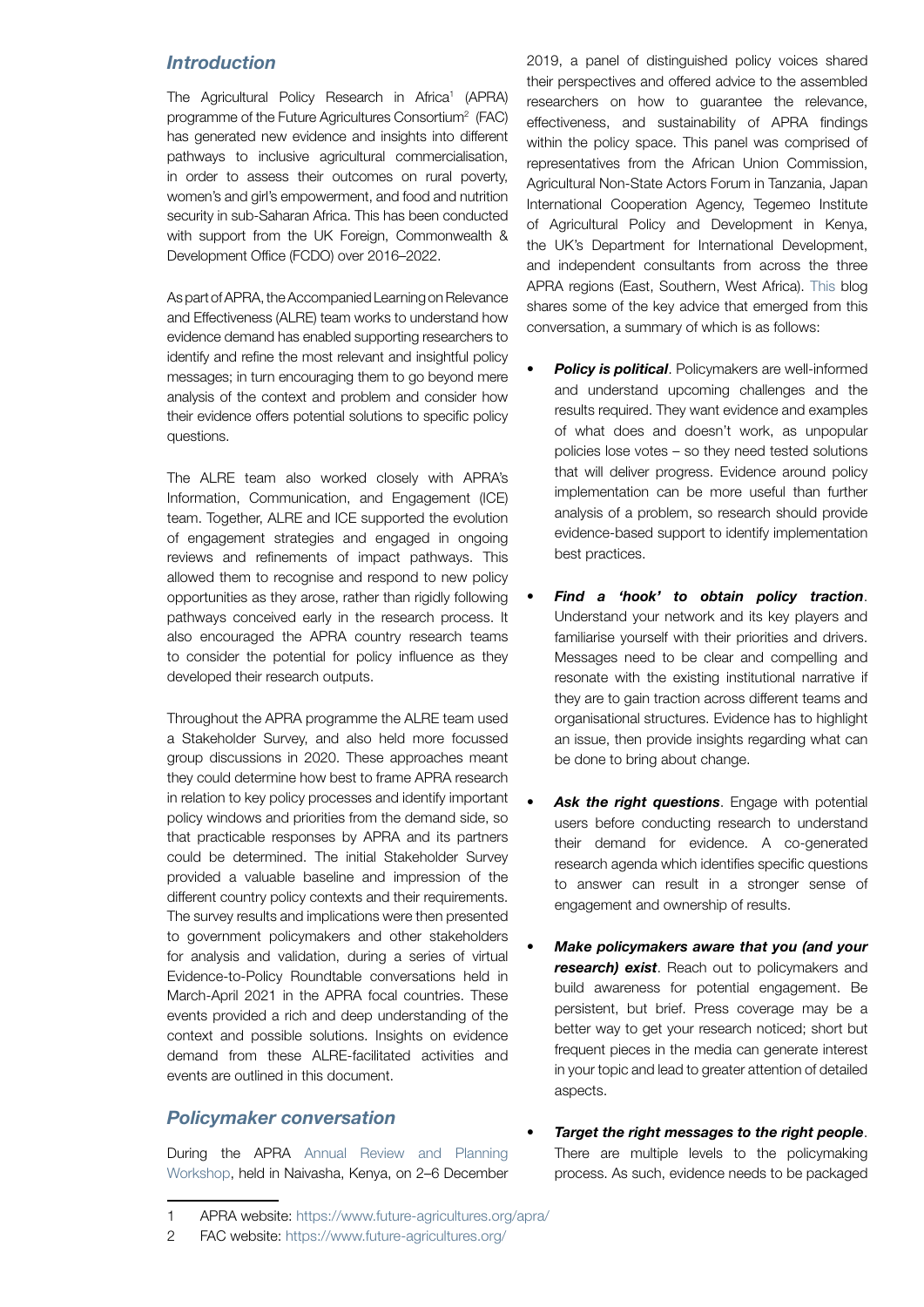and presented differently for political, managerial, and technical teams, which might mean having multiple briefs for various audiences. Clarify who you are trying to reach and identify what their agenda and priorities are, as well as who they will need to convince to action your recommendations.

- *• Understand how the system works*. Understand the connections between key players at different levels, and the instruments and mechanisms through which they converse.
- *• Invest in networks, not individuals*. The relevant contacts in development agencies frequently change, so researchers need to engage with a broader network, including donors, in order to maintain connections. Even when research is relevant, uptake may still not occur due to other organisational factors and dynamics.
- *• Know your constituent base*. Researchers cannot influence policy alone, and they might not be suitable for advocacy work – so determining the correct communications approach for research will depend on who the information is meant for. Seek well-connected champions who can assist in reaching and influencing decision makers. Also consider building ownership across different groups, so that they can 'own' a message, as this can further increase your leverage. Doing so may involve co-branding of outputs and events.
- *• Foster relationships that open doors to policymaking domains*. Research programmes require a clear identity and strategy if they are to successfully engage with policy and other institutions, and give credibility to emerging messages. Gaining visibility and validity at the regional level requires stepping out of the scientific world: take advantage of existing networks, and establish relationships with organisations that have a mandate to formulate policy and create a critical mass around your research agenda. Share messages with confidence, persistence, and passion to create awareness and a sustained visibility.

# *Stakeholder survey on evidence demand*

Between January and March 2020, APRA's ALRE team conducted a Stakeholder Survey to improve understanding of the policy issues related to inclusive agricultural commercialisation in Africa that require better quality evidence.<sup>3</sup> The survey collected data on a series

of closed questions to understand: 1) the top five policy priorities to support agricultural commercialisation and the most effective communication methods; and 2) the different factors and the role of research in influencing inclusive agricultural commercialisation. With 166 respondents from across sub-Saharan Africa,<sup>4</sup> ALRE was able to generate insights and establish a baseline to support researchers in better framing their research on the policy issues that are priorities to stakeholders across the continent.

# Priority issues requiring better quality evidence and analysis:

The highest priority issues requiring better quality evidence and analysis were determined as being: improved markets for smallholder products; credit and financial services; the empowerment of youth and women in agriculture; and rural extension and advisory services. Improved markets for smallholder products was the highest ranking priority issue requiring better quality evidence, selected by 50 per cent of respondents. Empowerment of youth and women in agriculture was also a high priority, although policy solutions related to this are less clear.

# Regional analysis of respondents' priority issues requiring better quality evidence:

For the 44 respondents in East Africa, agro-input policies were the highest priority issue, cited by 52 per cent. In contrast, across all regions, agro-input policies were selected by only 36 per cent of respondents as a priority issue. Additionally, although credit and financial services were ranked as a priority issue by 43 per cent of respondents overall (the second highest priority issue), only 32 per cent of those in East Africa indicated it was a priority issue; highlighting that better quality evidence is required. Results from the 42 respondents in Southern Africa indicate that land reform is a higher priority issue, being selected by 38 per cent. However, only 22 per cent of all 166 respondents noted this as a high priority issue, indicating that better evidence is required.

# Communication methods for research required by stakeholders:

Workshops and seminars with experts, face-toface briefings, commissioned technical reviews, and succinct policy briefs, were the top four methods for communicating research that surveyed stakeholders desire more of. Most of these methods involve stronger engagement with experts and policymakers and a higher cost in resources. While 63 per cent of

<sup>3</sup> Small, E. and Clark, L. (2020) *ALRE Stakeholder Analysis: Key Findings*. Brighton: Future Agricultures Consortium. Available a[t: https://opendocs.ids.ac.uk/opendocs/handle/20.500.12413/15843](https://opendocs.ids.ac.uk/opendocs/handle/20.500.12413/15843)

<sup>4</sup> 166 respondents represented various stakeholder groups: research (31 per cent); policy (22 per cent); civil society (21 per cent); private sector (14 per cent); and producer groups (8 per cent).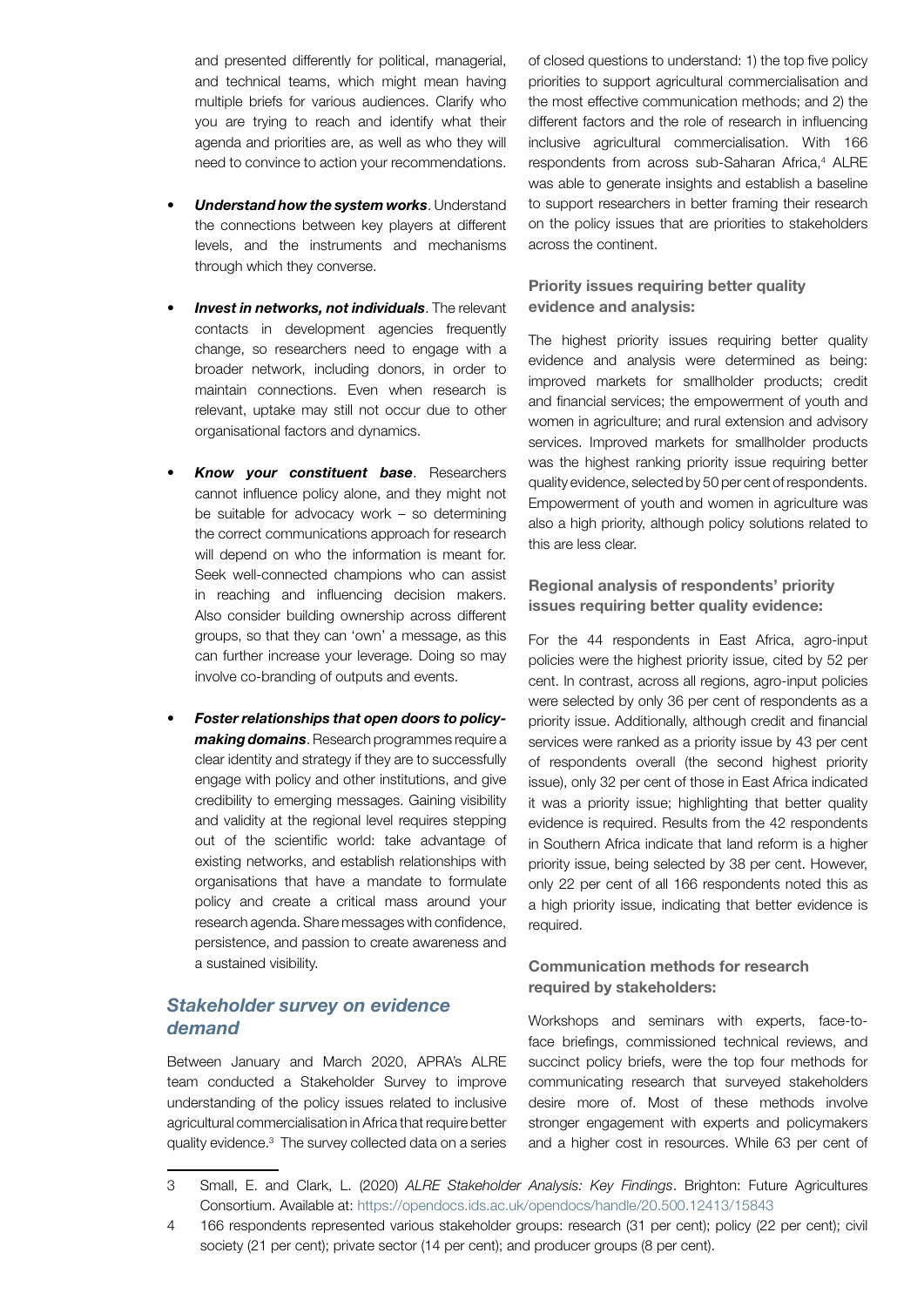policymakers surveyed selected succinct policy briefs in their top three most needed approaches, only eight per cent of policy implementers selected this method. Instead, policy implementers prefer more in-depth methods of communication, such as commissioned technical reviews (selected by 50 per cent).

# Has research on agricultural policy and markets contributed to increased inclusive agricultural commercialisation?

Respondents perceived that the roles of four key factors (the private sector, policies and regulations, farmer organisations, and market dynamics) marginally improved in supporting inclusive agricultural commercialisation in Africa from 2016–2019, with research viewed as having made a fair contribution.

# *Policy roundtables for qualitative feedback*

During March and April 2021, the ALRE Team convened a series of '*Evidence-to-Policy Roundtables*' in the six APRA focal countries (Ethiopia, Ghana, Malawi, Nigeria, Tanzania and Zimbabwe). These meetings were facilitated by the Regional Coordinators and created a space for over 40 policymakers and decision-makers to discuss their key policy priorities and processes with APRA researchers. These meetings uncovered a broad range of evidence needs and recommended the most effective formats and communication channels for APRA researchers to engage with decision-makers.

The objectives of the Roundtables were to: 1) better understand evidence-use behaviours of potential policy audiences: discuss policy priorities within the region and focus countries to set the scene to reflect on the *relevance* of APRA research; 2) provide feedback on the online quantitative survey results on policy priorities to participants, triangulate key findings, and validate these based on the realities of COVID-19; and 3) continue to build relationships and better understand how APRA research could meet the needs of policymakers and build their confidence in APRA and the evidence generated.

Each meeting focussed on specific issues relevant to the particular national context. However, some general themes emerged across the region, such as the need for evidence to inform policy decisions on themes including: investment in modernisation and infrastructure, and the requirement to create employment activities for youth in rural small- and medium-sized enterprises (SMEs); supporting and promoting private sector extension models; the role for state regulation to create an enabling environment for commercialisation; and concerns surrounding land degradation and climate change. In terms of suggested communications channels, these Roundtables highlighted the importance of focussing on policy frameworks and targeting legal reform processes. They also assessed potential entry points

for accessing Ministries and Ministry officials, and through which to build partnerships and coalitions with other interest groups – such as farmer organisations – to work alongside their existing advocacy channels and organisational structures.

The main priorities and discussion points from the roundtables hosted in each APRA focal country are outlined below. These country summaries are followed by a collation of the cross-cutting themes.

# Ethiopia: 31 March 2021

APRA evidence can help to identify which policies can generate stronger incentives for farmers to produce and process good quality rice. For *import substitution* to be a viable option for rice in Ethiopia, the huge gap in quality between what is currently imported and what is produced in rural areas would have to be filled. Therefore, APRA research could provide information on the realistic steps involved in filling this quality gap and help identify the different actors working in this space that require information to support improvements. In order for import substitution to work, there also needs to be a regulatory aspect to **revise existing market** standards to overcome any low prices which may disincentivise producers and traders. Ethiopia needs to develop a pricing mechanism and markets based on quality. Processing machines are very old and inefficient, which impacts on the **quality** of rice processing. There is no incentive to replace or invest in new technology because the markets function regardless of quality; and, even with the incentive, importing technology is challenging due to the **shortage of foreign currency.** Furthermore, the existing **banking system** does not adequately support small-scale farmers, so a new finance mechanism would greatly help with the adoption of mechanisation and improvement. Understanding the political economy of the rice value chain was also highlighted as being key to comprehending the policy environment and informing effective and applicable policy recommendations.

## Malawi: 7 April 2021

The diversity of country experiences, in terms of agricultural commercialisation and commodity exchanges across the APRA programme, were seen as vital in providing Malawi with alternative recommendations to consider. Participating policymakers in Malawi identified that clear market linkages - policies to assist farmers in having assured markets and structured marketing – and improving the connections between farmers and these systems, should be prioritised by the Ministry of Agriculture. There are also **pricing issues** with the farm gate marketing process within the Ministryled market information system, as the process is currently not cost effective for some farmers. Improving this would attract more farmers and enhance the warehouse system roll-out. Suggestions also included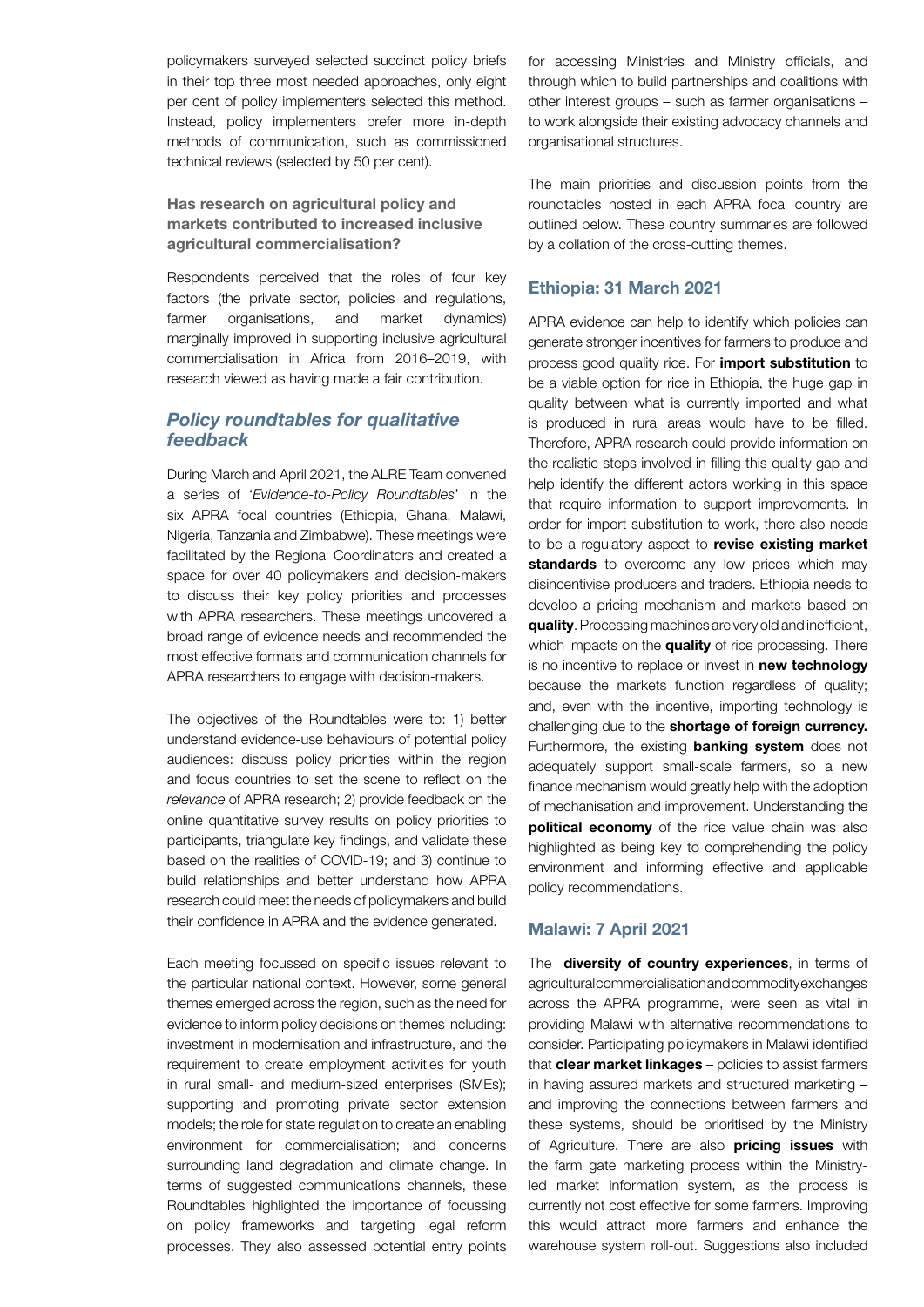engaging other sectors and ministries beyond agriculture, such as trade and private sectors, to enhance an enabling environment for inclusive business models for agricultural commercialisation. Similarly, the relevance of APRA findings should be considered in other policy areas, and APRA should lobby and engage both policy makers and **farmers' unions** to build support for any recommendations. Further recommendations included investing in commodity value chains to **support production**, inputs and market infrastructure, and improving **access to quality seeds** for commercialisation. More generally, policymakers identified numeric data and simple reports/policy **briefs** that speak to existing frameworks as being key to targeting priorities and strengthening arguments, given the time constraints of policymakers and ministers.

## Zimbabwe: 7 April 2021

The key policy areas discussed in the Zimbabwe Policy Roundtable for focus and targeting by APRA work included: macroeconomic policy; produce pricing export; climate change; incentive structures of different value chains; and market access at national, local and district levels, which can **incentivise investment** in and purchase of products. For crops other than maize and tobacco, there is no direct link between global and domestic finance and farmers, so more information is needed on what farmers should produce at what point to obtain a certain price. It is important to learn from the success of tobacco and maize commercialisation and recognise which combination of policies are enabling this success. The National Agriculture Policy Framework and National Development Strategy 2021–25 provides an opportunity for APRA evidence to feed into existing Ministry of Agriculture policy and frameworks. APRA should bring its evidence on the potential of small-scale farmers, and the importance of mediumscale farmers for growth led by the agriculture sector, to discussions with government and development actors, as well as the **private sector**, to feed into these strategies. It is critical to address the issue of market access so that producers can be connected to markets and manufacturers, and so that the right people have the correct resources and skills to deliver on the commercialisation potential of crops. Due to inconsistent pricing, it is difficult for farmers to forecast the value of their crops more than a year into the future. As such, the government needs to provide more consistent insights into the pricing potential of crops, so that farmers can calculate the potential returns on investments in crops for planning purposes.

#### Ghana: 15 April 2021

Policymakers highlighted the potential value of APRA evidence in helping identify which other commodities and crops should be invested in and what could be

done to support these markets. More evidence is needed to understand **longer-term production** cycles to inform policy for tree crops and to identify where is best for further investments. Research has highlighted that a stronger focus on **sharecropping** is required as an alternative mechanism to support families, so they can gain secure access to land. There was interest to know more about **market access** and the main pillars to **modernise agriculture**, along with the increase uptake of agricultural technologies – with a particular interest in youth to counter the aging agricultural work force. Public sector extension is expensive, so it would be useful to have a better understanding of whether farmers would pay for extension services. Policymakers suggested it would be beneficial to have more evidence on farmers' production systems and the portfolios of farmers' investments, in order to understand how resources dedicated to tree crops may limit the resources available for food crops. The **political economy** of research must be considered to ensure findings can be targeted and that opportunities for influence can be used. Policy recommendations should also be aligned to benefit the general population and value chain actors, and for politicians to satisfy political agendas. It was suggested that **short evidence briefs** should be shared with key stakeholders so that their comments and inputs can be incorporated, and to develop a consensus around recommendations before these are submitted to key policy makers.

#### Nigeria: 20 April 2021

Rural infrastructure development is needed to support transportation to towns and markets, so it is easier for **young people** to access cacao (and other) production chains. APRA research should highlight the various constraints of farmers who are not able to commercialise  $-$  for example, issues of seeds and trust, agrochemicals and poor soil fertility, political instability, and lack of extension services, as crops need to generate values that match investment and labour. Zoning policies are required to identify variable policies that enable coherence and comparisons across Federal and State levels. Land, especially that which is arable and not being cultivated, should also be allocated for agricultural purposes. Insights into how private enterprises can support the diversification of agricultural activity – for example, through provision of fertiliser and mechanisation – should also be sought to identify **innovative extension models**. There is a need for a stronger emphasis on **agribusiness** rather than productivity, and on how an educated youth and medium-scale farmer population can support delivery of inputs (seeds, fertiliser, and pesticides). This is in addition to the role they can play in other services that lead towards a more **private sector**-led system, which would increase productivity and provide more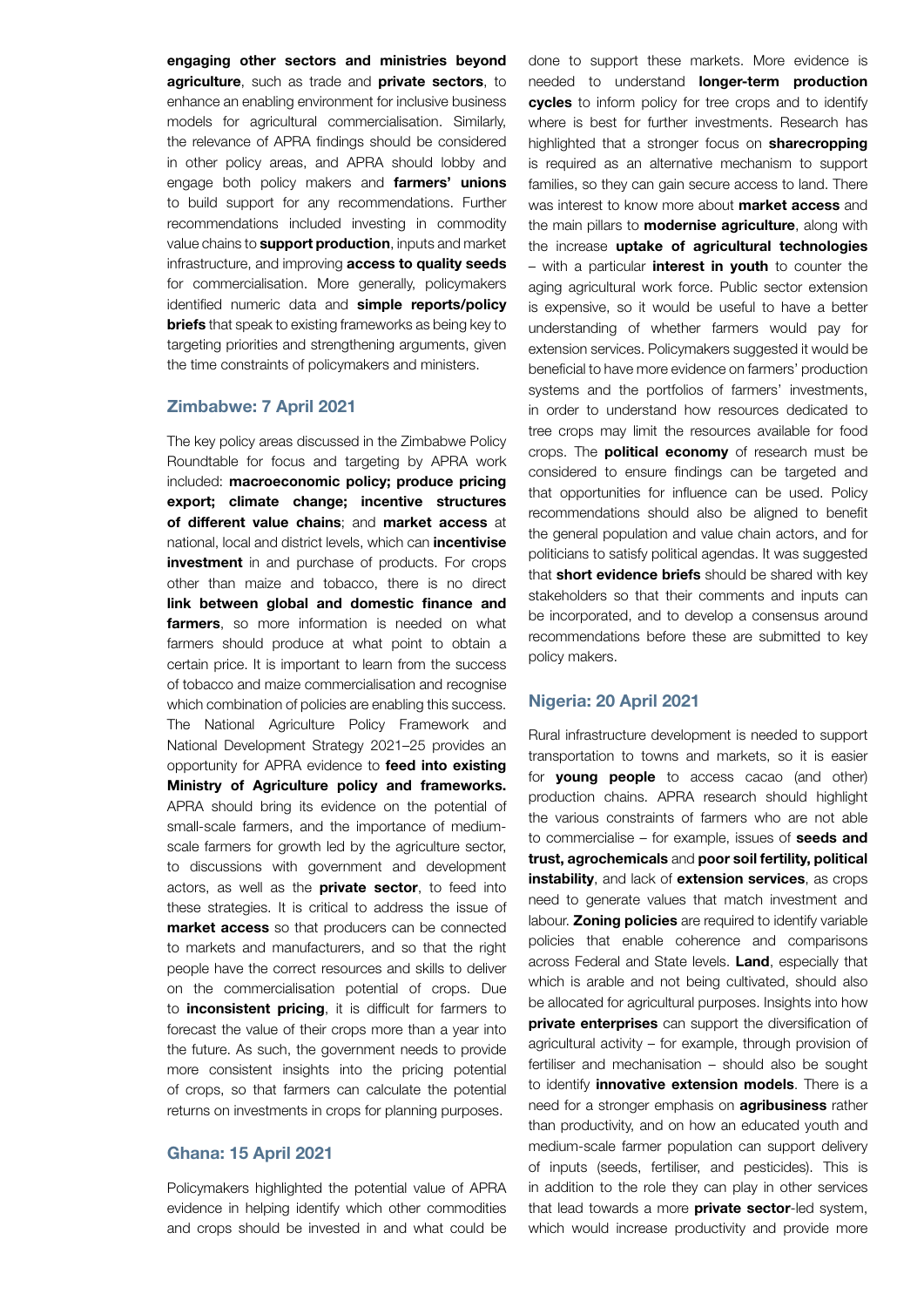structured market access for farmers. **Climate** change is a growing concern, so irrigation systems are needed to improve the quality of cacao and reduce the environmental impacts – and the government should play a role in supporting this investment. Greater public interest is required regarding the issue of **access** to land and scrutiny of state government's plans to resolve land issues. Partnerships are needed between those who have the land and those who are investing. A government review is necessary to ensure that land is made available for cultivation at community level and to generate revenue, in a way that remains inclusive and beneficial for **women and youth**. Potential interactions between medium-scale farmers and smallholder farmers, that can encourage medium-scale farmers to provide extensions services which benefit the smallholders, should be identified and then packaged to policymakers to support uptake.

### Tanzania: 20 April 2021

In Tanzania, there is a need for evidence to provide insights on the right policy incentives to encourage the involvement of **private sector** actors in seed marketing. When farmers are exposed to new varieties and see increased yields, then there is increased demand and the private sector starts to invest. Policy recommendations are required to build the capacity of SMEs to improve their access to financial services, as well as to create a more supportive policy environment to promote business development. Inputs are expensive for smallholder farmers, so there is a need to support farmers to access technology and private sector knowledge – and this requires smart partnerships. The cost of fertiliser and other inputs should include advice on how to use such inputs effectively. There are increasing issues related to land degradation and the expansion of sunflower production. Therefore, national-level discussion and guidance on seed and crop protection to increase productivity is needed. Inclusive green growth and support for small- and medium-sized farmers to take care of the soil, minimise use of tillage and fertiliser, and invest in improvements such as irrigation, should be incentivised. Investment in small, affordable machinery could create incentives and engage youth in **machinery production**, which can help intensify production and reduce degradation. Skills development in machinery maintenance is also a potential area for investment. Academia should have structured engagement with policy makers, so that they can make clear and practical recommendations to help government make decisions between different policy options.

# Cross-cutting priorities that emerged from the policy dialogues

Several cross-cutting themes that emerged from the national roundtables highlight several common

concerns for stakeholders across the region. These are outlined below.

#### Expanding production:

#### 1. New technology/infrastructure/innovation:

- There is often a focus on quantity over quality, with processing being done using old machines. How can we modernise these?
	- Need incentives to replace/invest in the technology because markets function regardless of quality.
	- APRA is expected to do more research on how to create stronger incentives for quality production and processing.
- What opportunities would support stronger uptake among those who are not currently using technologies?
- Need to support farmers to access technology or they will be locked out of benefits. Farmers need seeds, knowledge, and technology, and these cannot be sustainably provided by government or donors; it requires private sector interventions.
- Investments in small, affordable machinery could create incentives and engage youth in the production of machinery which can help to intensify production and reduce degradation; for example, using the right amount of seed and appropriate spacing.
- Where are the investments needed in commodity value changes – for example, on production, inputs, and market infrastructure?

#### 2. Market challenges and opportunities:

- Private sector:
	- Some governments do not have sufficient monetary resources, so there is a vital need for a private sector-driven extension system.
	- It is critical to understand the mechanisms required to incentivise private sector interest: the government needs strong evidence of the crucial role of private sector seed companies in the development of new seeds to inform potential of publicprivate partnerships.
- Upscaling: Showing the potential of small- and medium-scale farmers:
	- How can we upscale community-based extension services to create an extension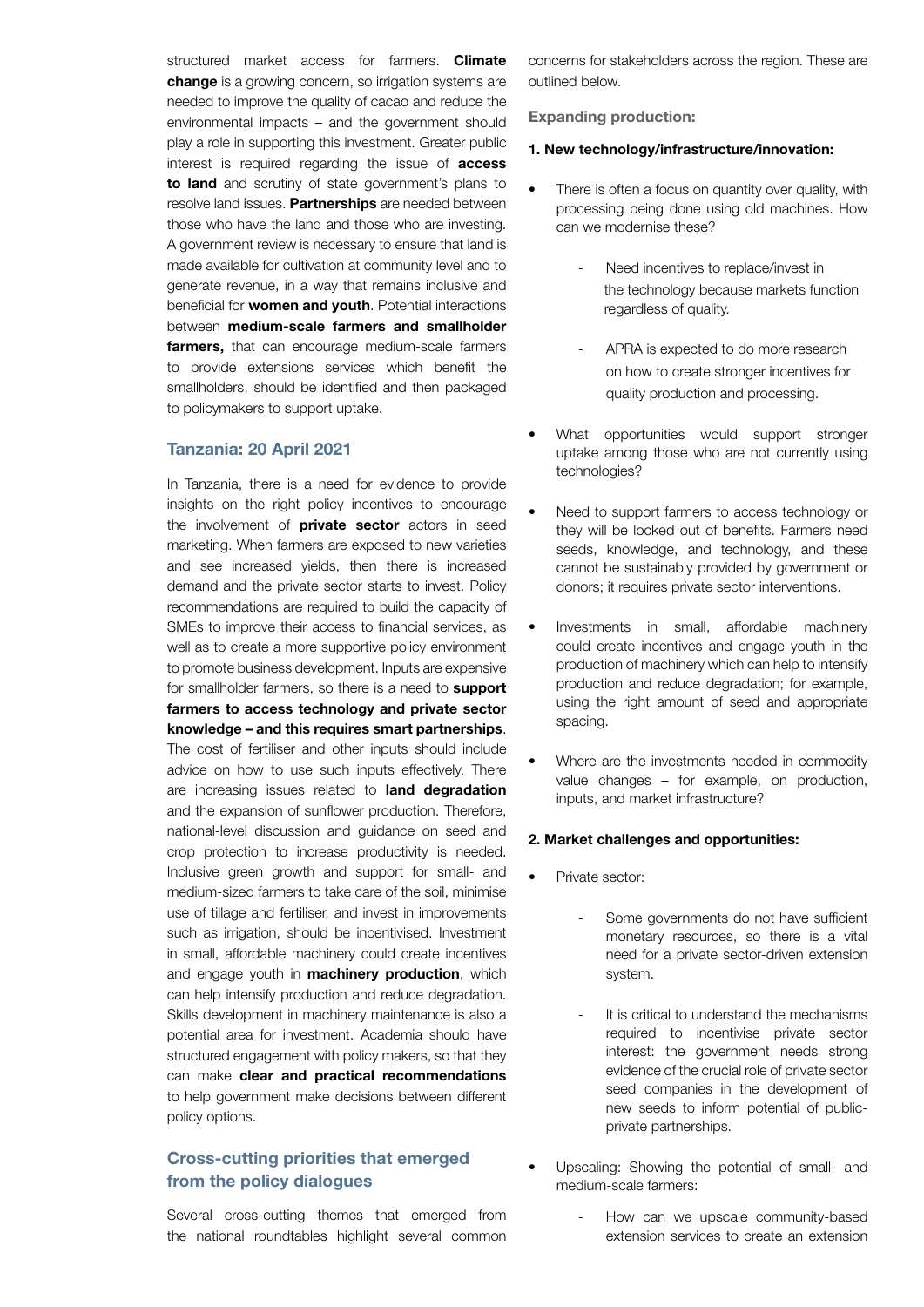support system? Doing so could provide a win-win solution for both the government and farmers.

- What are the potential interactions between medium-scale farmers and smallholder farmers that can encourage medium-scale farmers to provide extensions services which benefit smallholders? How can this finding be presented to policymakers to support uptake?
- Investment needs to provide benefits for those that are already on the land, in order to increase production and enable people to remain on their land rather than having to sell and work on someone else's land.
- We must bridge the gap between smalland large-scale farming if we are to facilitate import substitutions.
- Government/state regulations:
	- A regulatory aspect is required to revise market standards. If no regulatory aspect is set, then the low prices would disincentivise producers (small-scale farmers) and traders.
	- There is a need for mechanisms to promote uptake and support new varieties, so that private sector actors can recover investments.
	- Need to assist farmers so they have access to assured markets and structured marketing.
	- The government needs to provide insights into pricing potential, as consistency is key if farmers are to calculate returns on investments in crops.
	- The state is crucial in creating an enabling environment for commercialisation, so having the correct policy priorities to support this are important.
	- More needs to be done by the state to create a supportive macroeconomic environment. There are some positive indicators, but there is still evidence of policy compounding institutional failures at implementation, and issues of corruption. Structural and policy issues need to support economic policy.
	- Issues remain regarding the inclusivity of land ownership and access to land for women and youth.

# 3. Training/skills/education:

- Educated youth and medium-sized farmers can support the delivery of inputs (seeds, fertiliser, and pesticides) on commission.
- Farmers need to be educated on mixing varieties as they have different qualities; and this has implications for milling.
- It is important for the government and private sector to promote and train farmers in good agricultural practices and the provision of supporting services to producers. If increasing land degradation and fertility depletion are not addressed, any increase in value chains will not be sustainable.
- Increasing the availability of low-cost equipment (ploughs, seed drills, harvesters, threshers, mills, etc.) also requires building skills to operate and maintain. Thus, skills development in machinery operations and maintenance is a potential area for investment and policy incentives.
- There is a role for universities in the commercialisation framework. How can they contribute to innovation hubs and processes to support commercialisation (of outputs)?
- Do the right people have the right resources and skills to deliver on the commercialisation potential of crops?

# 4. Research and development:

- What other commodities should be invested in? We need to consider new opportunities for expanding domestic and regional markets, where most producers will be able to participate, as well as global commodity markets. What are the factors and evidence that supports markets?
- Empirical evidence is needed on competitiveness and windows of opportunity for export. For example, what are the most appropriate tomato varieties in Ghana and can we produce them?
- The certification of planting materials is key to improving quality. Fastrack access to modern varieties of all food crops, data, and knowledge.
- Facilitate exchange of visits and experiences and support joint training and forums for scientific exchange.
- It would be useful to look at farmers' production systems and their investment portfolios to understand how resources can be better allocated to improve their productivity.
- Evidence to really understand longer-term cycles of changing production patterns and market demand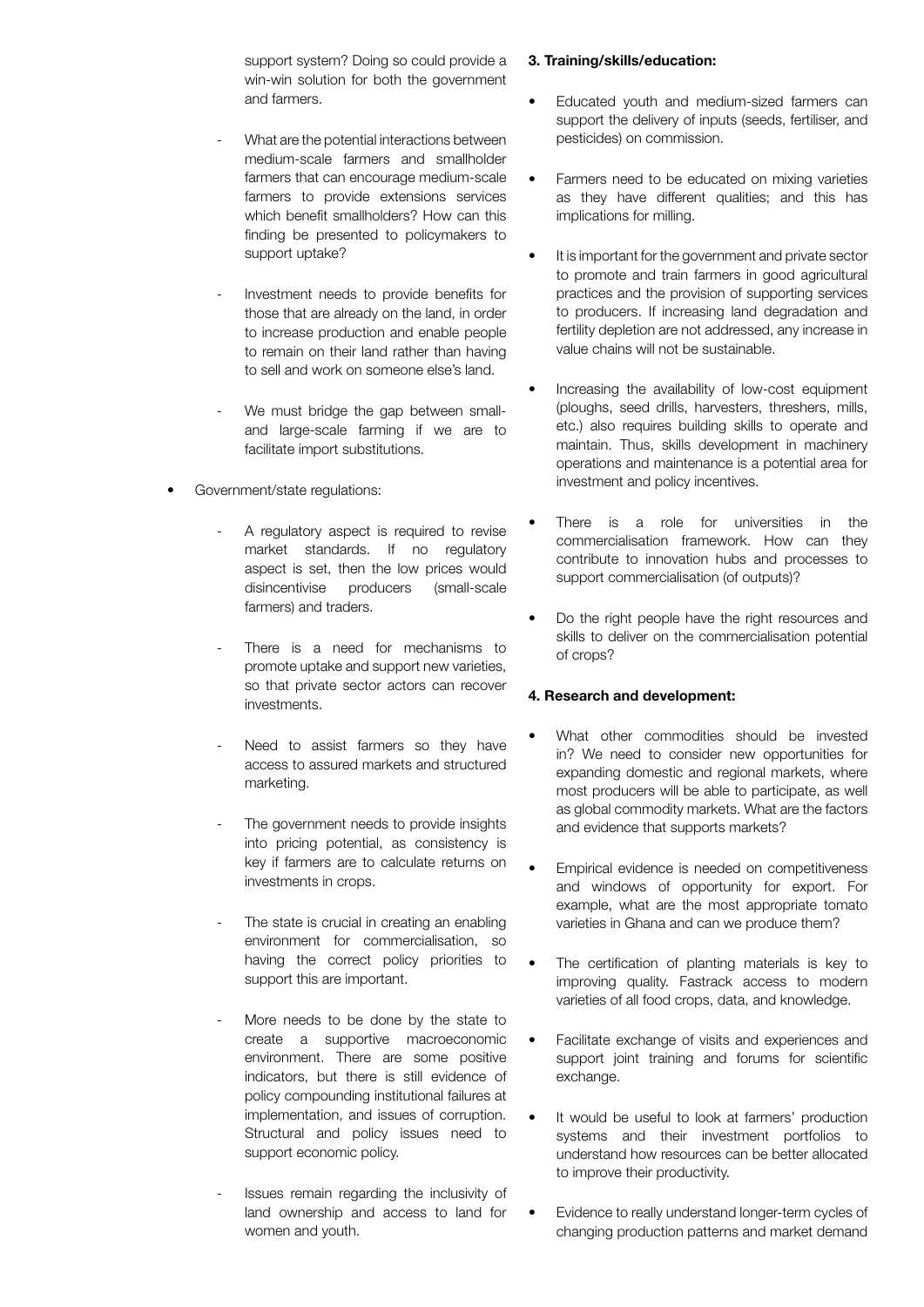would be highly valuable in informing policy and providing insights for a foresight or horizonscanning approach. A long-term perspective is required, e.g., for tree crops to understand how long-term changes affect production cycles.

- There is a need for more information on what farmers should produce and at what point, in order to obtain a certain price.
- An APRA analysis of farmers who are stepping up, would be useful to inform government focus and policies on more production and import substitution.
- For more efficient practice, we need to first know where inefficient or low-quality products are being produced.

# Climate/environmental concerns:

- We need to build inclusive agriculture that is also climate-resilient, as many rainfed African farming systems are in complex, diverse, risk-prone environments and therefore exposed to climaterelated shocks and stresses.
- Increasing off-farm employment opportunities and diversifying income sources can help mitigate the impacts of climate change, e.g., through loss of a certain crop.
- Guidance should be provided on seed and crop protection to increase productivity. A national-level discussion on the protection of agricultural land is urgently required to promote good agricultural practices.
- It is necessary to incentivise inclusive green growth and support small- and medium-sized farmers to take care of the soil, minimise their use of tillage and fertiliser, and invest in improvements such as irrigation.

## Youth:

- There is interest in building small cottage industries to increase interest in the uptake of agricultural technologies amongst youth – and this could help counter the aging agricultural workforce.
- Rural infrastructure is needed to support transportation to towns and markets, so it is easier for young people to access opportunities in both rural and urban areas and strengthen linkages between them.
- Issues remain regarding the inclusivity of land ownership and access to land for women and youth.
- Investment in small, affordable farming equipment and machinery could create incentives for youth and engage them in their operation and maintenance. This would create service-related jobs to support the agricultural sector.
- Training young people to use new agricultural technologies and practices could help to intensify production and reduce degradation; for example, using the right amount of seed and appropriate spacing.

# Communications channels and strategies to reach policymakers not directly engaging with APRA

Advice from stakeholders to researchers suggested several communication channels and approaches for reaching policymakers not directly engaged in conversations with the APRA programme at different levels. These were taken on board when planning various national and regional engagement activities and events.

## National decision-makers:

- Elicit demand for evidence and advice from national government ministries, platforms, and secretariats to ensure any analysis and recommendations provided speak to their priorities.
- Securing an entry point to the relevant government ministries and departments is key, as they will help open doors to allow the study findings and recommendations to be communicated to the appropriate decision-makers.
- Policymakers appreciate numbers (i.e., good data), as these are useful in making a case and strengthening arguments. The review and updating of agricultural policies and strategies creates an important window of opportunity in which to present this type of empirical evidence.
- When packaging evidence, it is useful to clear and concise terms and formats that are easily accessible that speak to existing policies, frameworks and strategies, e.g., a National Agriculture investment Plan. Policy briefs should highlight key issues and focus discussion on important aspects of a particular policy issue. There is also a requirement for policy briefs to comprise targeted messages and less detail due to time constraints among officials.

#### Target legal processes:

Identify how the preparation of any laws or contractual arrangements might be informed or influenced by APRA research. For example, the Ethiopian agriculture law is in the pipeline and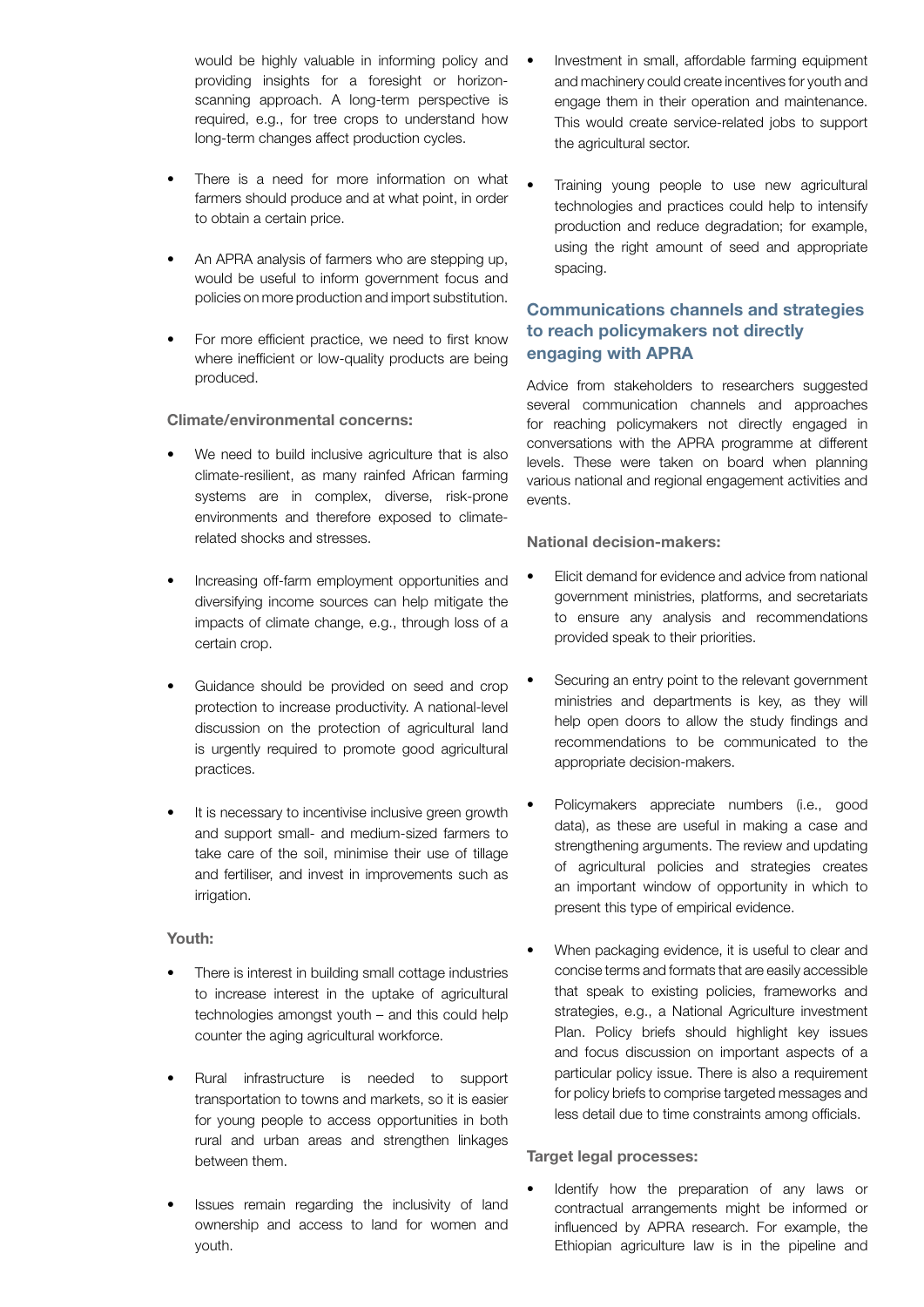Malawi is currently reviewing its national agrarian policy. Ghana already had a new land law come into force, which may mean a missed opportunity for this research to inform its development.

APRA evidence should feed into any legal reviews with clear recommendations based on findings, which could help define stand-alone policies or an umbrella policy.

## Zoning policies and regulations:

- In countries that combine a general government (the central or 'Federal' government) with regional governments (provincial, state, cantonal, territorial or other sub-unit governments) into a single political system (e.g., Ethiopia, Nigeria) zoning policies and regulations are required that enable coherence and comparisons across State and Federal levels.
- Local district development plans provide an entry point at which to engage practitioners and public and private sector actors, and encourage zoning. It is important to identify whether these priorities are reflected in district and national governments (Tanzania).

## Political economy and landscape:

- Research is needed on the policy-targeted communication strategies required to address the rapid turnover of key decision-makers. We need to engage with well-positioned civil servants, who can support the Executive and can influence decisionmakers as they come and go.
- Policies need to be aligned and show how they benefit both the general population and specific actors across the value chain so that politicians can satisfy their political objectives. Showing how these political interests and socioeconomic interests align is critical to advancing policy change.
- The conversation needs to be shifted away from approaches sharing specific research findings, and instead focussed on integrating research evidence and insights into policy frameworks. A stronger emphasis on improving policy frameworks and related processes requires a deep understanding of how these frameworks and policies are developed and implemented, and who inputs into them. A political economy analysis that maps the relevant actors, interests, and framings is essential for this process.
- We should look at the policy context on the ground and determine the right people to influence and lobby. State policy is complex and based on a wide variety of scientific evidence and non-scientific

information. The policy process is continuously evolving. There are often key 'moments' that communications can target, which can open up space for the introduction of new ideas and evidence into the process; but identifying these requires good tactics linked to clear, defined phases.

## Connections for influence:

- Farmers' organisations and federations can influence government policy on agricultural development, as they are often viewed as key stakeholders by officials. However, they sometimes lack the evidence and technical capacity to inform these processes. Therefore, they may require support from researchers to package and present relevant findings and recommendations for policy makers. A partnership between producer groups and researchers can strengthen the messaging and influence of both.
- Engaging with those farmers' organisations can also allow researchers to better understand their priorities and capabilities, which may help them to identify how producers can be better connected to private sector actors and market opportunities.
- Collaborating with other relevant non-state actors, such as non-governmental organisations and private sector associations, could create alliances to further policy discussions and strategies to support policy change. Researchers can provide fresh evidence and policy lessons that the nonresearch partners can use in their campaigning and lobbying to inform and influence policy processes.
- Analysing how formal agreements can be facilitated between producers and processors (that are mutually beneficial) could allow farmers to enter into forward marketing contracts, rather than only marketing once the crop is processed.